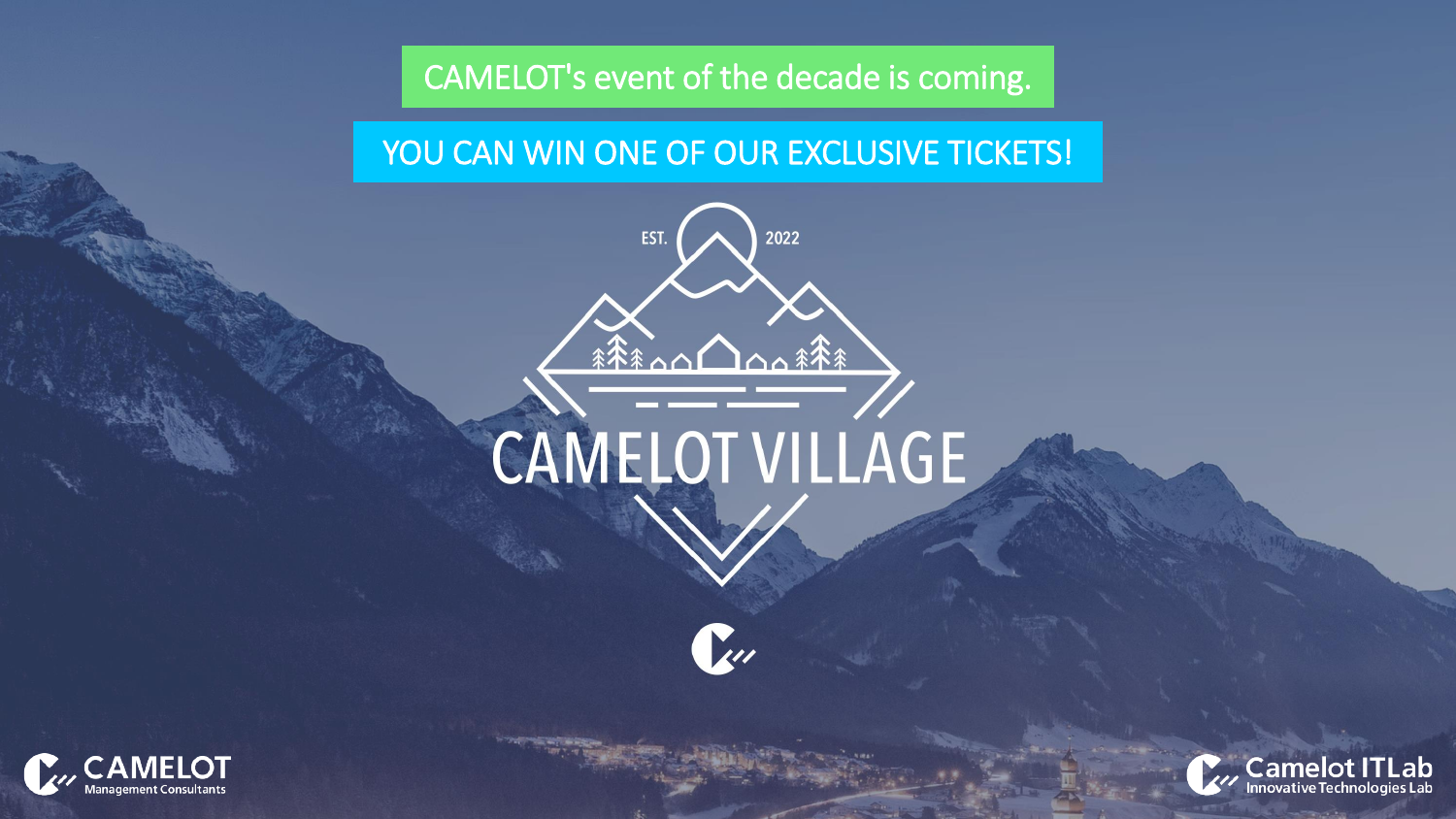## **CAMELOT Village – what's it all about?**

**CAMELOT Village is this year's company event with CAMELOTs from all our global offices. It will take place in Mayrhofen, Austria – June 21st to 25th 2022.**

Are you a student, graduate, young professional who is interested in consultancy – either Management or IT?

#### Apply to our CAMELOT Village – and win one of our exclusive tickets!

- Get first-hand insights into CAMELOTs culture, our way of working, and our hot topics and innovations around Value Chain Management, Sustainability, Digital Transformation, and our latest in-house developments and SAP insights.
- Talk shop about your topics of interest during workshops.
- Benefit from **exclusive networking** opportunities with our consultants from CAMELOT Management Consultants and Camelot ITLab during team & sport activities and experience our family spirit during evening events – from "Hüttenabend" to Gala Dinner.



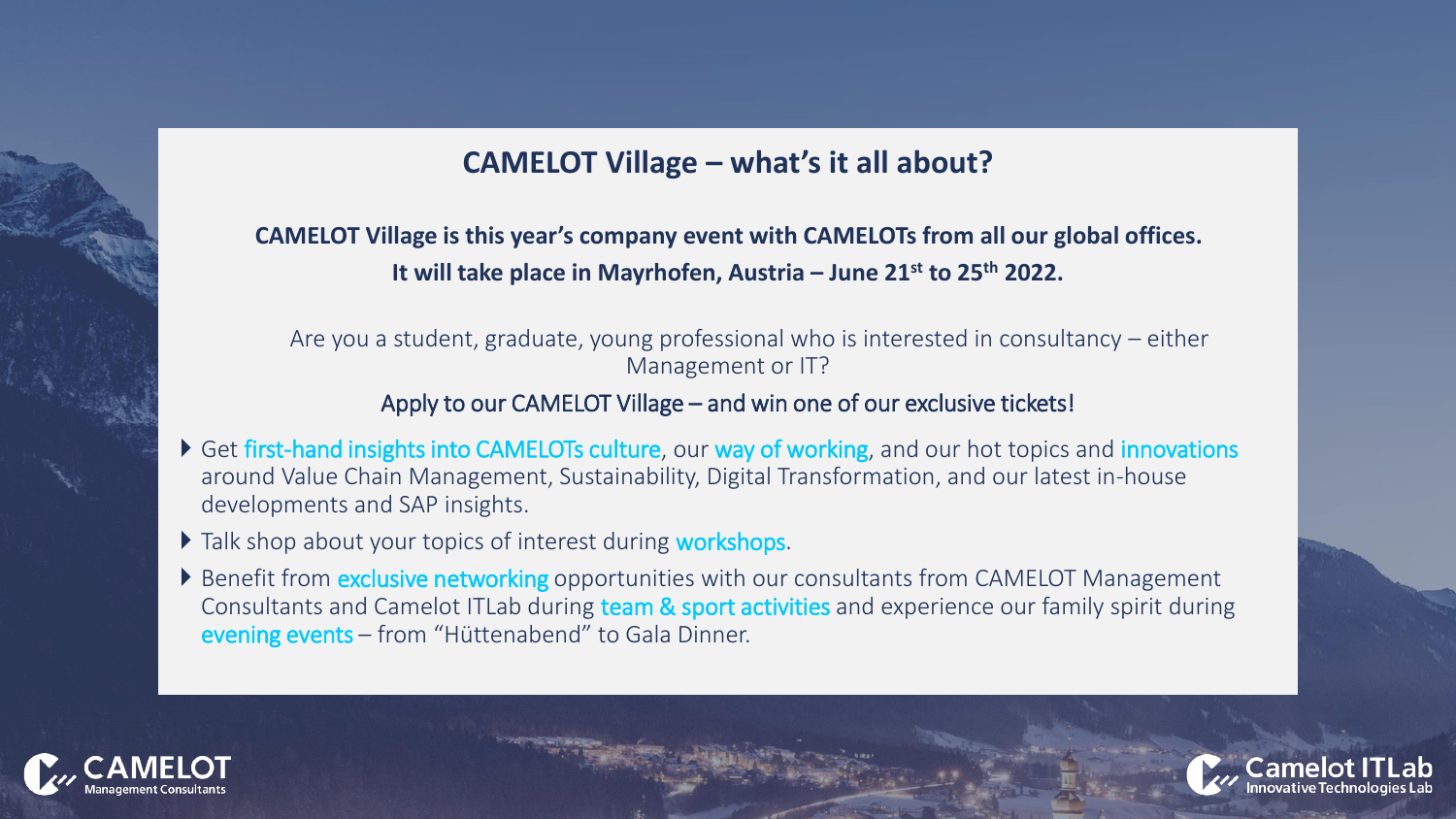### **How can you win a ticket?**

Why are you the perfect candidate for this year's CAMELOT Village? – Convince us in a post. Please share your CV and your social media post with us - you are free in the format. Surprise and inspire us. Only requirement: Please tag our corporate accounts on LinkedIn or Instagram AND use the following hashtags: #getyourticket #camelotvillage #wearecamelot.

Be different. Be innovative. Be creative. Be inspiring. Be fresh. Be funny. Be serious. Be motivating. Be you. But be clear on why YOU should be the lucky ticket holder.

Send us your CV to [getyourticket@camelot-group.com](mailto:getyourticket@camelot-group.com) and share your post.

 $\triangleright$  Create a social media post – tag our corporate accounts – use the hashtags #getyourticket #camelotvillage #wearecamelot.

Find our corporate accounts on Instagram and LinkedIn